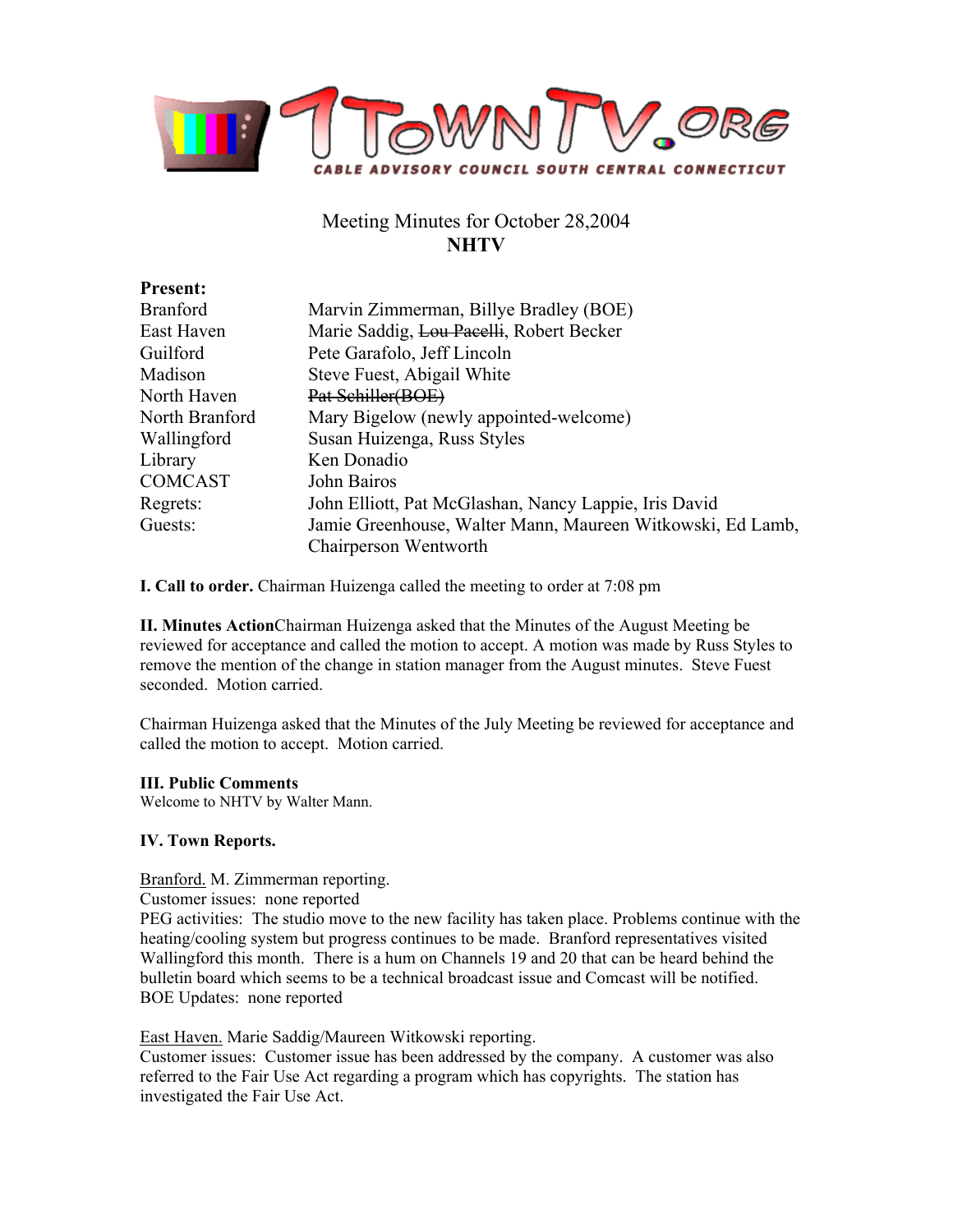PEG activities: Open house at the studio took place earlier this month. Columbus Day Parade was taped live. There has been a lot of new interest by the public.

BOE Updates: Channel 19 continues to have difficulty with the coordinator. There is no program log being kept again this year as has been a problem in the past. The situation has been deteriorating in terms of the operation of the channel. It is not being used as a town-wide education channel, it is being utilized as a tool of the high school. Multiple meetings have taken place over the past two or three years in an attempt to solve these problems. East Haven TV is investigating the procedure for relocating the channel from the high school to ETV.

Guilford. J.Lincoln reporting.

Customer issues: none reported

PEG Activities: It is a heavy political season in terms of programming. To provide feedback to ETV, GCTV has all three modulators in the same room and it works well. BOE Updates: none reported

Madison. A. White reporting.

#### Customer issues: none reported

PEG activities: Two candidates have very sophisticated videos produced for use on MTV. Some parts of these videos are being used on commercial TV and the station is questioning at what point these videos might cross the line to being commercial. The Secretary of State's office is also an alternate source. A new DVD deck and a new DVD recorder have been obtained. They are looking to purchase a multi CD player as an optional source of background music. Steve Fuest has been designated as their router person. Madison has in their bylaws the recognition of a seven town franchise area for eligibility to submit programs for broadcast on Madison's P, E, and G channels. They continue to broadcast the high school football games.

BOE Updates: There is a new coordinator for Channel 19, Luke Arsenault. Channel 19 will still be moving to the studio. A group has been put together by the Rotary Club that will be learning programming and editing.

# North Branford. Chairman Huizenga reporting.

Customer issues: none reported

PEG activities: The Board of Directors is having difficulties and DPUC has been called in and they are in discussions. An extension to Nov. 15, 2004 has been granted by the DPUC to file their 2003 report by intercession of CACSCC. There are a number of issues outstanding, due in part to items previously handled by D.Guyer. [Note: passed away during year-end reporting period]. On August 5, 2004 Mary Bigelow joined as a representative from North Branford. BOE Updates: none reported

# North Haven. Walt Mann reporting.

Customer issues: Two customers have complained regarding deletion of WPIX 11 in New York. PEG activities: Some satellite programming is picked up from Pentagon, NASA, and Arts. The 87<sup>th</sup> district debate was broadcast here. Live election coverage will take place. Two motions were passed by the Board: first adopting its own policy with relation to North Haven's usage of the router and second regarding interest on the PEG accounts and disbursement of these funds. Letters were provided to the Council.

BOE Updates: To provide feedback to ETV, a good relationship continues with the NHMS media center which manages the Education channel.

Wallingford. S. Huizenga reporting.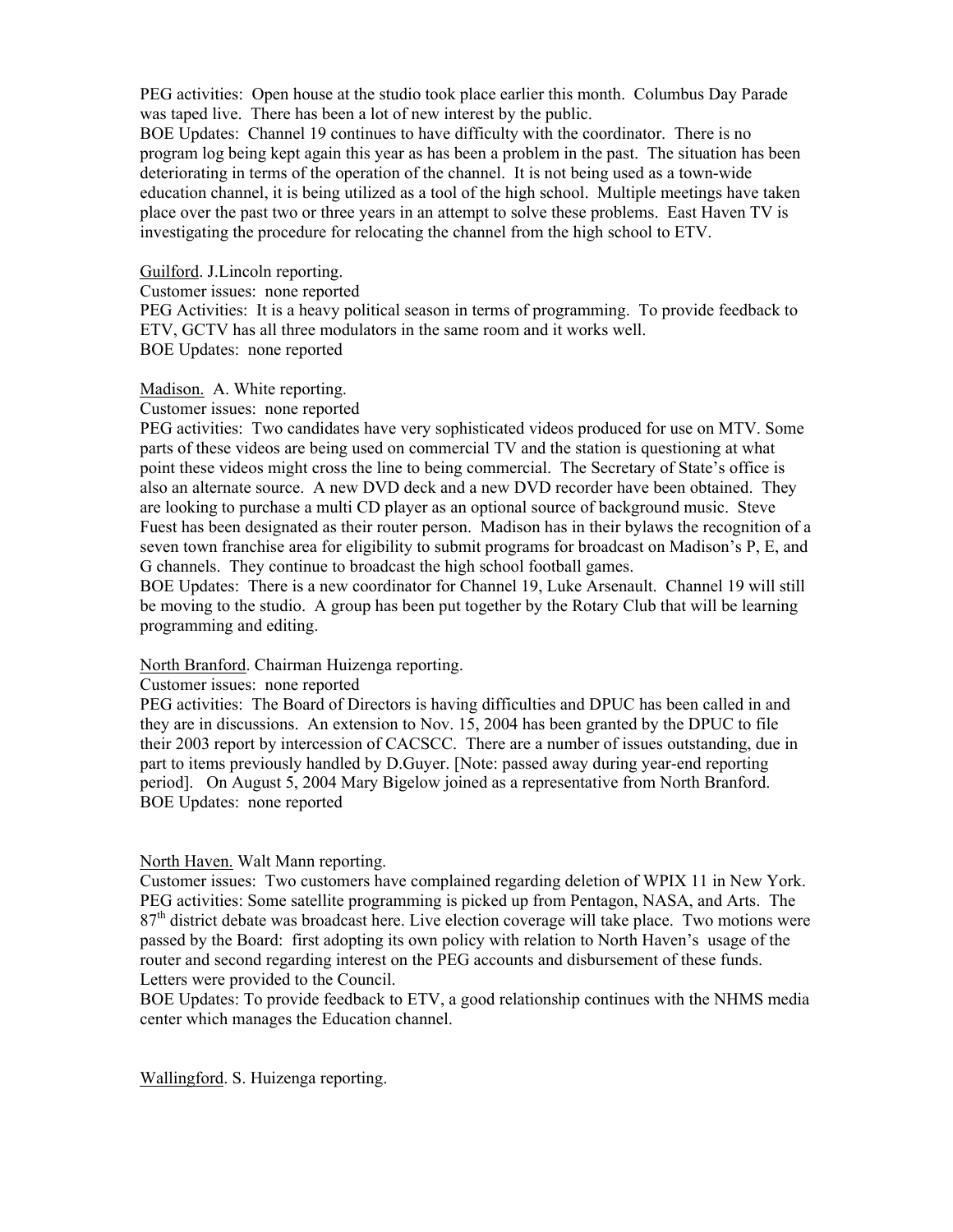Customer issues: Cable outages were reported by several customers where a basic channel was going blue for several minutes – it self corrected.

PEG activities: The Record Journal has covered some WPAA local producers and their programs. An inquiry was forwarded to Jeff Lincoln regarding status of umbrella insurance research. WPAA participated in Celebrate Wallingford. WPAA's Willy Wonka themed PSA was submitted to the Northeast Alliance Video Festival and it took first prize. WPAA Board members plan to attend festival Nov.5<sup>th</sup> in Cambridge and accept the award.

BOE Updates: The superintendent and the mayor participated in a program produced by Diversity Council which aired on Channel 18. Superintendent was reminded of CACSCC BOE vacancy.

# Library. K. Donadio reported

Status of Branford Library site review: In process. Comcast is being responsive. A construction committee went out today to give an estimate on getting internet access for the library.

# **V. Officers' Reports.**

Chairman: The website has been relocated to lunarpages.com. Even with need to relocate we are within approved spending for functionality approved. There is a chairman's log now on the site. Correspondence and action is located on this section. It can be referenced there in the minutes in the future. The forum, approved at the Annual Meeting, is now on the site. Our **7TownTV.org** website won first place in the Northeast Alliance Video Festival. The fee being paid is \$9.00 per month and includes the forums and 100 email addresses. S.Huizenga is still working on the email functionality: e-address and logon will be distributed to Advisors. Advisors asked to test autoreply to their name on About Us Advisor List on the site and confirm status. A DPUC email site has been set up for email received from them. CACSCC meeting space in North Branford has been confirmed for November and December. There is also a request for them to review the dates for 2005 and confirm ASAP. A.White motioned that we meet in November. J.Lincoln seconded. Motion carried unanimously. A.White motioned we continue process of having site visits for the monthly visits. Motion carried unanimously. A.White motioned we cancel the December meeting. K.Donadio seconded. Motion carried unanimously. A proposed meeting schedule following this year's schedule will be sent out and added to 7TownTV.org Web site. Vice Chair: Open position Treasurer: See Distribution.

Secretary: No report

#### **VI. Committee Reports.**

Insurance Committee: A portion of East Haven's materials are outstanding. ETV to get to A. White immediately. They need to send the insurance manifest pages. The same insurance agent will continue to be used. Library Committee

**VII. COMCAST Report.** John Barios Reporting: An inventory of all the PEGS provided with DCTs is being compiled and a policy is being worked on. NHTV is using their DCT with Comcast permission. Wallingford video quality is good leaving the head end. If North Branford has a problem with one of their channels they need to contact Comcast.

Next steps per Madison Report: J.Bairos will send some guidelines to all council members regarding political programming.